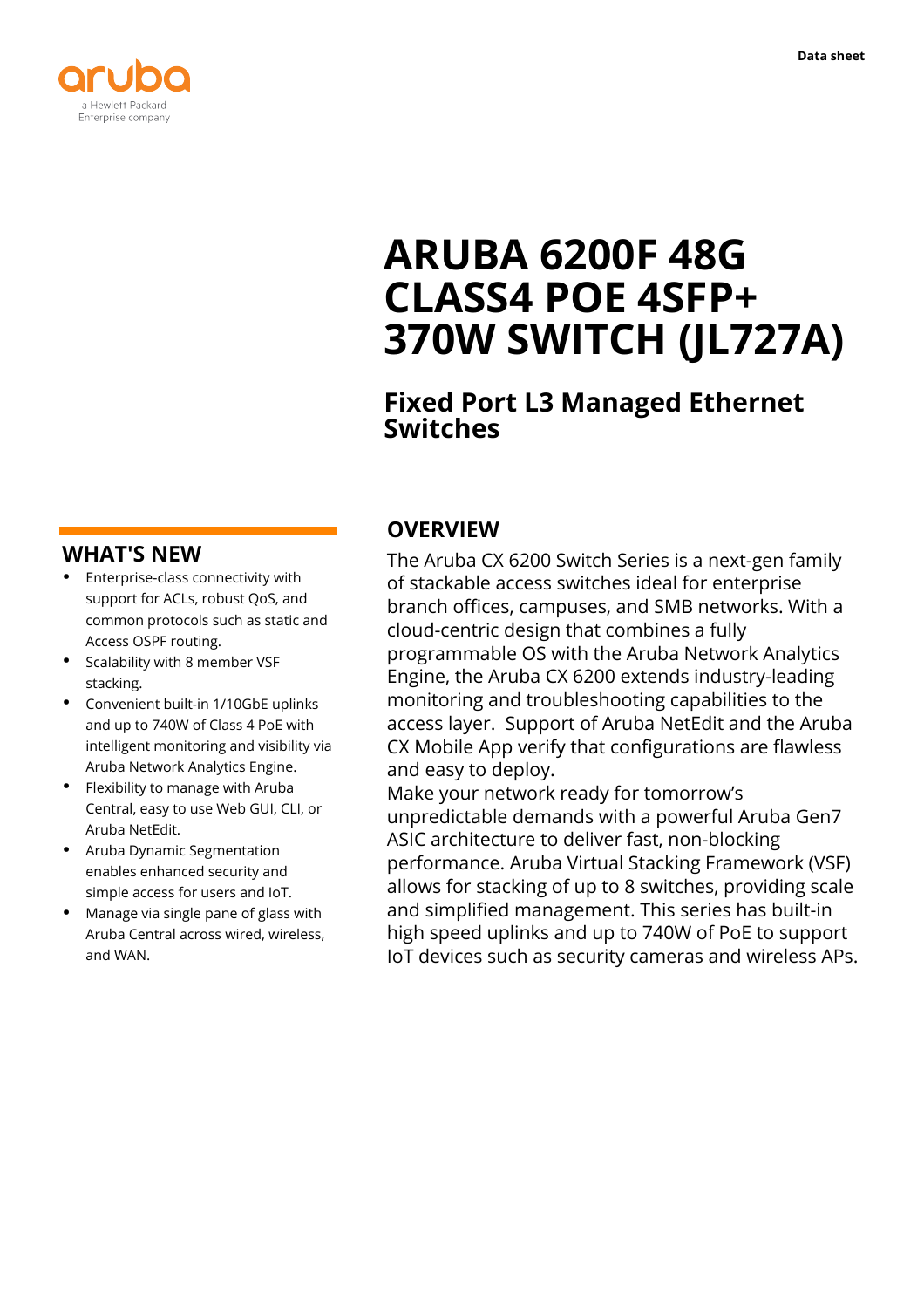#### **FEATURES**

#### **Automation and Analytics**

The Aruba CX 6200 Switch Series delivers unparalleled visibility with built-in analytics for real-time monitoring and troubleshooting to help fix problems faster. The Aruba Network Analytics Engine (NAE) automatically interrogates and analyzes events that can impact network health.

Advanced telemetry and automation provide the ability to easily identify and troubleshoot network, system, application, and security related issues easily through the use of Python agents and REST APIs.

The Time Series Database (TSDB) stores configuration and operational state data, making it available to quickly resolve network issues.

Aruba NetEdit introduces automation that allows for rapid networkwide changes, and ensures policy conformance post network updates. Intelligent capabilities include search, edit, validation (including conformance checking), deployment, and audit features.

The Aruba CX Mobile App simplifies connecting, stacking, and managing Aruba CX 6200 switches. Switch information can be imported into Aruba NetEdit for simplified configuration management and to continuously validate the conformance of configurations anywhere in the network.

#### **Performance and Power**

The Aruba CX 6200 Switch Series uses a fully distributed architecture with Aruba Gen7 ASICs that delivers very low latency, increased packet buffering, and adaptive power consumption. All switching and routing are wire-speed to meet the demands of bandwidth-intensive applications.

Aruba Virtual Switching Framework (VSF) allows you to quickly grow your network using high performance front-plane stacking. Create 8 member stacks using built-in SFP+ ports with flexibility to create stacks that span longer distances using long-range transceivers.

Deploy wireless access points and IoT devices with Aruba CX 6200 models that support up to 740W IEEE 802.3at Class 4 Power over Ethernet for up to 30W per port.

#### **Smarter Segmentation**

The Aruba CX 6200 Switch Series supports Aruba Dynamic Segmentation that automatically applies and enforces user, device, and application-aware policies on Aruba wired and wireless infrastructures.

Automated device profiling, role-based access control, and Layer 7 firewall features deliver enhanced visibility and performance for a better overall experience for both IT and end-users alike.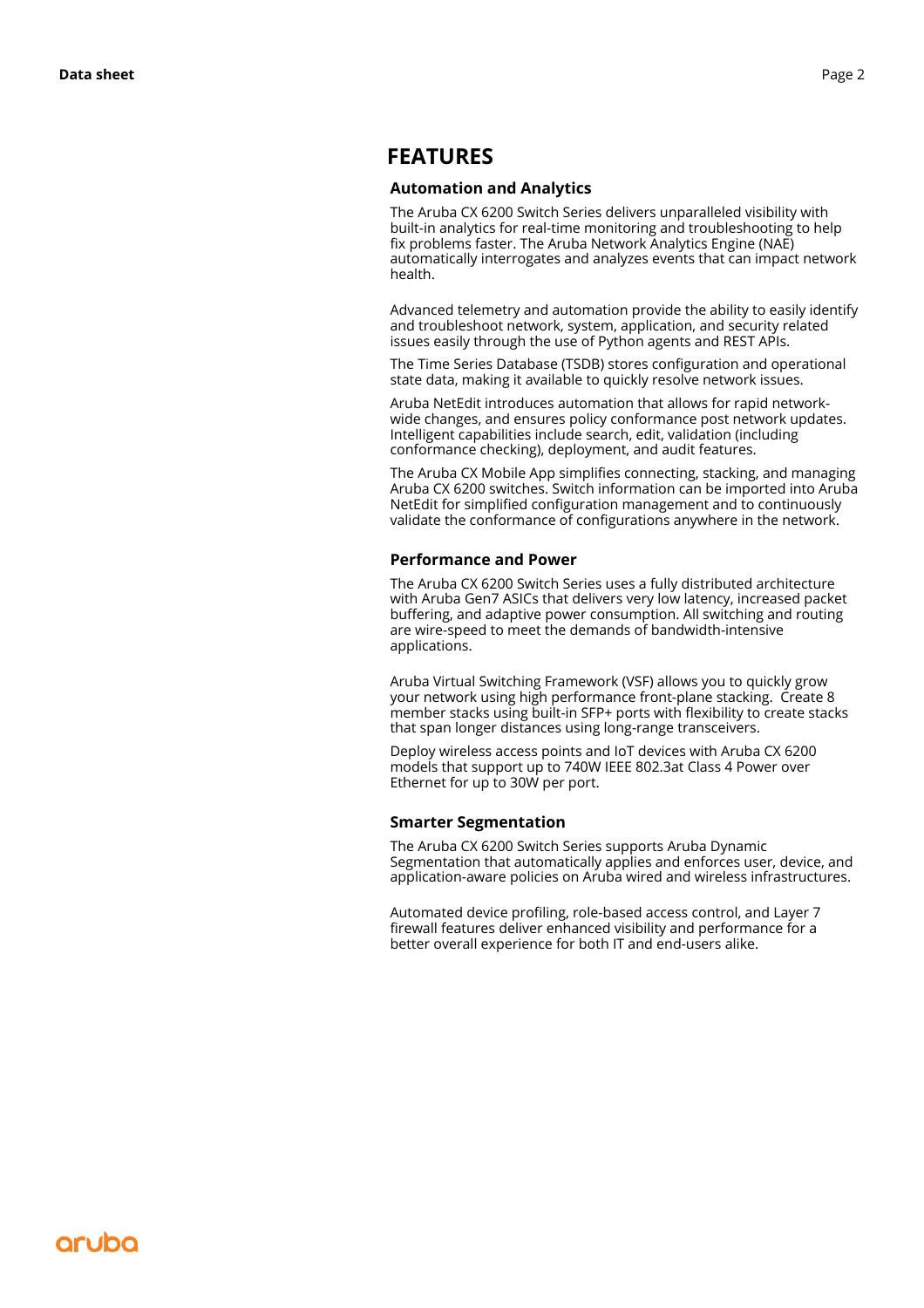#### **Technical specifications Aruba 6200F 48G Class4 PoE 4SFP+ 370W Switch**

| <b>Product Number</b>              | JL727A                                                                                                                                                                                                       |
|------------------------------------|--------------------------------------------------------------------------------------------------------------------------------------------------------------------------------------------------------------|
| <b>Differentiator</b>              | Next-generation family of stackable access switches ideal for enterprise branch offices,<br>campuses and SMB networks. 48x 10/100/1000BASE-T and 4x 1/10G SFP ports. 370W of<br>available Class 4 PoE power. |
| <b>Ports</b>                       | 48x 10/100/1000BASE-T Class 4 PoE ports<br>4x 1/10G SFP ports                                                                                                                                                |
| <b>Memory and processor</b>        | Quad Core ARM Cortex™ A72 @ 1.8 GHz                                                                                                                                                                          |
| Latency                            | 1 Gbps: 2.28 ?Sec<br>10 Gbps: 1.46 ?Sec                                                                                                                                                                      |
| Throughput                         | Up to 130.9 Mpps                                                                                                                                                                                             |
| Routing/switching capacity         | 176 Gbps                                                                                                                                                                                                     |
| <b>PoE capability</b>              | 370W                                                                                                                                                                                                         |
| <b>Stacking capabilities</b>       | 8 members                                                                                                                                                                                                    |
| Input voltage                      | 100V-120V/200V-240V                                                                                                                                                                                          |
| <b>Power Consumption</b>           | 76W at 230 VAC                                                                                                                                                                                               |
| <b>Product Dimensions (metric)</b> | 4.39 x 44.2 cm x 32.7 cm                                                                                                                                                                                     |
| Weight                             | 5.05 kg                                                                                                                                                                                                      |